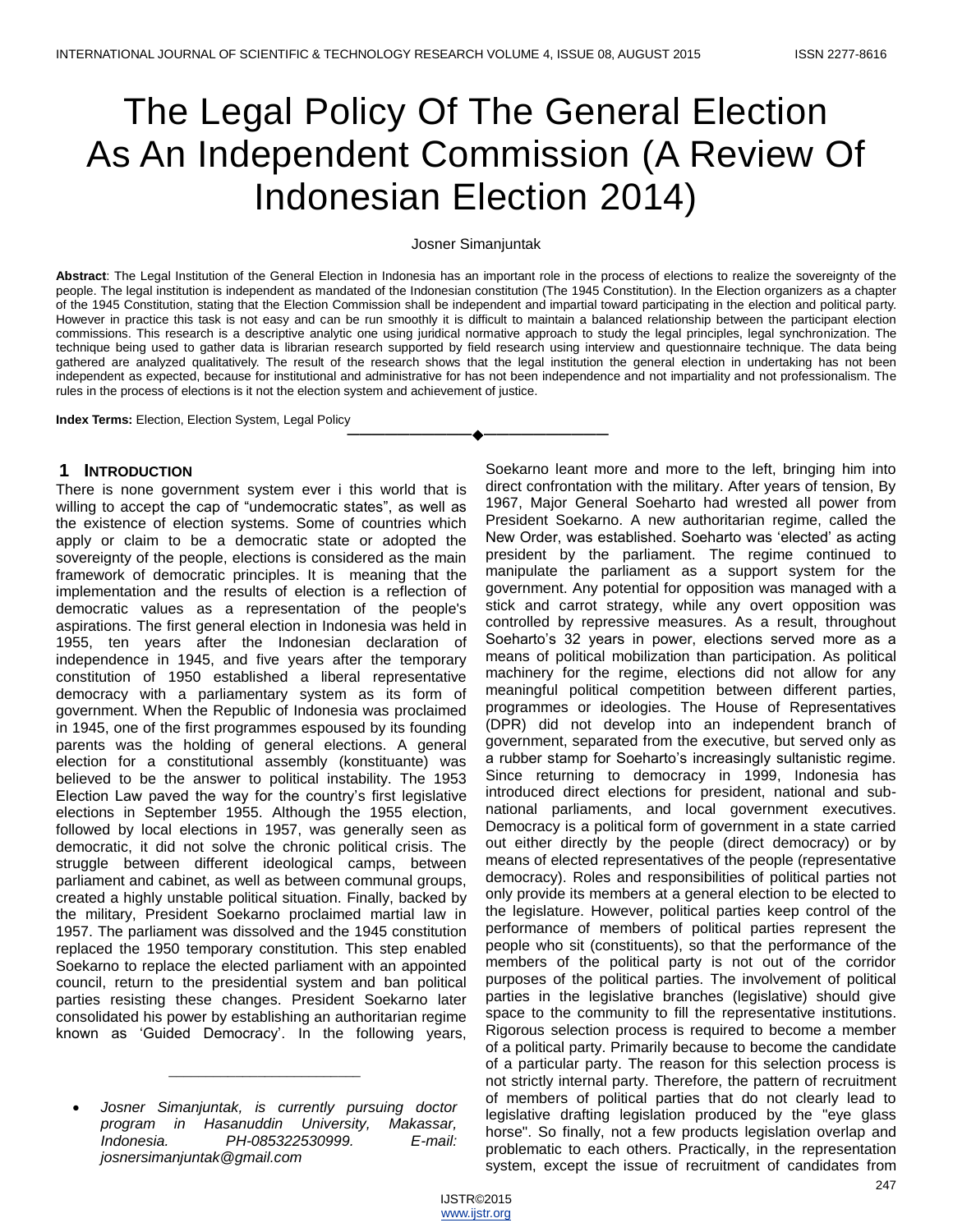political party, the main problem also on the phenomenon of election which to far from effectiveness ways, so be persistent problem. Based on the description above, there are some facts to be discussed in this writing, namely, first, the recruitment process in political parties tend not to walk; second, easy to become a member of a political party in the absence of a rigorous selection; and third, the implementation of legislative elections tend not to realize that people's quality of representation as an aspirational parliament. The issue to be discussed in this paper is "How does the legal arrangement of electoral system could find its legitimacy in the making an aspirational parliament?"

## **2 THE OBJECTIVE OF RESEARCH**

The objective of this research is to understand the essence of the people sovereignty, in order to construct a parliament concept which has legitimacy in the making an aspirational parliament.

## **3 METHOD OF RESEARCH**

The type of research used in this paper is normative research. This research reviewing the parliament concept from the perspective of the constitutional law, with the aim of constructing an aspirational parliament which is ideal to be applied in Indonesia. Beside to conducting interviews with sources, the data being used include secondary data consisting of primary law materials in the form of laws and regulations, tertiary law materials in the form of reference books, opinion of experts, and the outcomes of previous research, as well as tertiary law materials in the form of language dictionaries. The analysis method applied in this paper starts with the abstraction of primary law materials, secondary law materials and tertiary law materials, leading to an understanding of the essence of the people sovereignty, in order to construct a parliament concept which has legitimacy in the making an aspirational parliament as well as sovereignty of the people theories.

## **4 RESULTS AND DISCUSSION**

### **4.1 Legal Arrangement of General Elections for the House of Representatives**

Members of the House of Representative shall be elected through a general election. So, safe to say that the general elections become an important part in creating a democratic constitutional state. In practice, it's necessary to organizers who work independently and the process can be accounted for as required by law. Elections are a means of political community to provide credentials to people who become representatives. The complexity that exists in the community calling for a general election aspirational become a necessity. On the other hand, the legal arrangement of electoral system must be accommodate the customes of general election. The existence of legal structuring and organizing elections are complete professionalism, then certainly the success of the elections. In association with the general election proccess, according to Hamid Muchlis, that almost all countries have institutions that can be referred to as "auxiliary state`s bodies". According to him, these institutions generally serves to support the main state institutions. Auxiliary state's organs can be formed from the main state institutions function which theoretically run three functions, namely legislative, executive, and judicial. The formation of these support organizations, in

order of effectiveness exercise of the powers which it is responsible. In addition, there is also an independent agency, whose authority can be sourced from the direction of the country's constitution or governance requirements and generally established by law. General election shall be held by a General Election Commission (re: KPU) which is national, permanent, and independent in nature. General Election Commission also knowing as an *auxiliary state`s bodies* or *Auxiliary state`s organ*. In association with Robert A. Dahl"s view in their "procedural democracy," book stated that as the size of an election that meets the principles of democracy: First, inclusiveness, meaning that every person who has grown to be included in the election; second, equal vote, meaning that every voice has the same rights and values; Third, effective participation, meaning that everyone has the freedom to express their choice; fourth, enlightened understanding, meaning that in order to accurately express their political choice, everyone has a strong understanding of and ability to decide his choice; and fifth, final control of the agenda, that is considered a democratic election when there is space to control or supervise the elections. The complexity of general election becouse it's ranging from planning, drafting regulations, until to teamwork relationship or coordination with the competent parties, party professionals, all of it there should be a standard practice law. Thus, the aspect of function of the members General Election Commission especially those in the making of regulations as a derivative of the laws then of course it is certain that is capable of performing the task of making laws and regulations are those who have the competence and expertise. The legal standards as the standard arrangement of democratic elections is needed. As stated by Guy S Goodwin-Gil, that: The free and fair elections can be achieved if the available legal instruments governing all the elections; and able to protect the organizers, participants, candidates, voters, observers, and citizens in general of fear, intimidation, violence, bribery, fraud, and other fraudulent practices that will affect the outcome of the election. Therefore, the elections free and fair elections require legislation along with officers responsible for enforcing the legislation elections. As a comparison, international standards of democratic elections can only be realized if carried out by an institution and independently. Institute for Democracy and Electoral Assistance (IDEA) formulated a number of international standards as a benchmarks or absence of democratic elections. This international standard is a minimum requirement for a legal framework or legislation to ensure democratic elections. The main source of international standards of democratic elections it is a declaration and international and regional conventions, such as the Universal Declaration of Human Rights (1948); the International Covenant concerning Civil and Political Rights (1960); European Convention for the Protection of Human Rights and Fundamental Freedoms (1950); and the Charter of Africa concerning Human and People"s rights (1981). Based on these regulations, formulated 15 aspects of democratic elections, namely:

- 1. The preparation of the legal framework;
- 2. The selection of the electoral system;
- 3. Determination of the constituency;
- 4. The right to vote and to be elected;
- 5. Voter registration and voter lists;
- 6. Ballot access for political parties and candidates;
- 7. Democratic election campaign;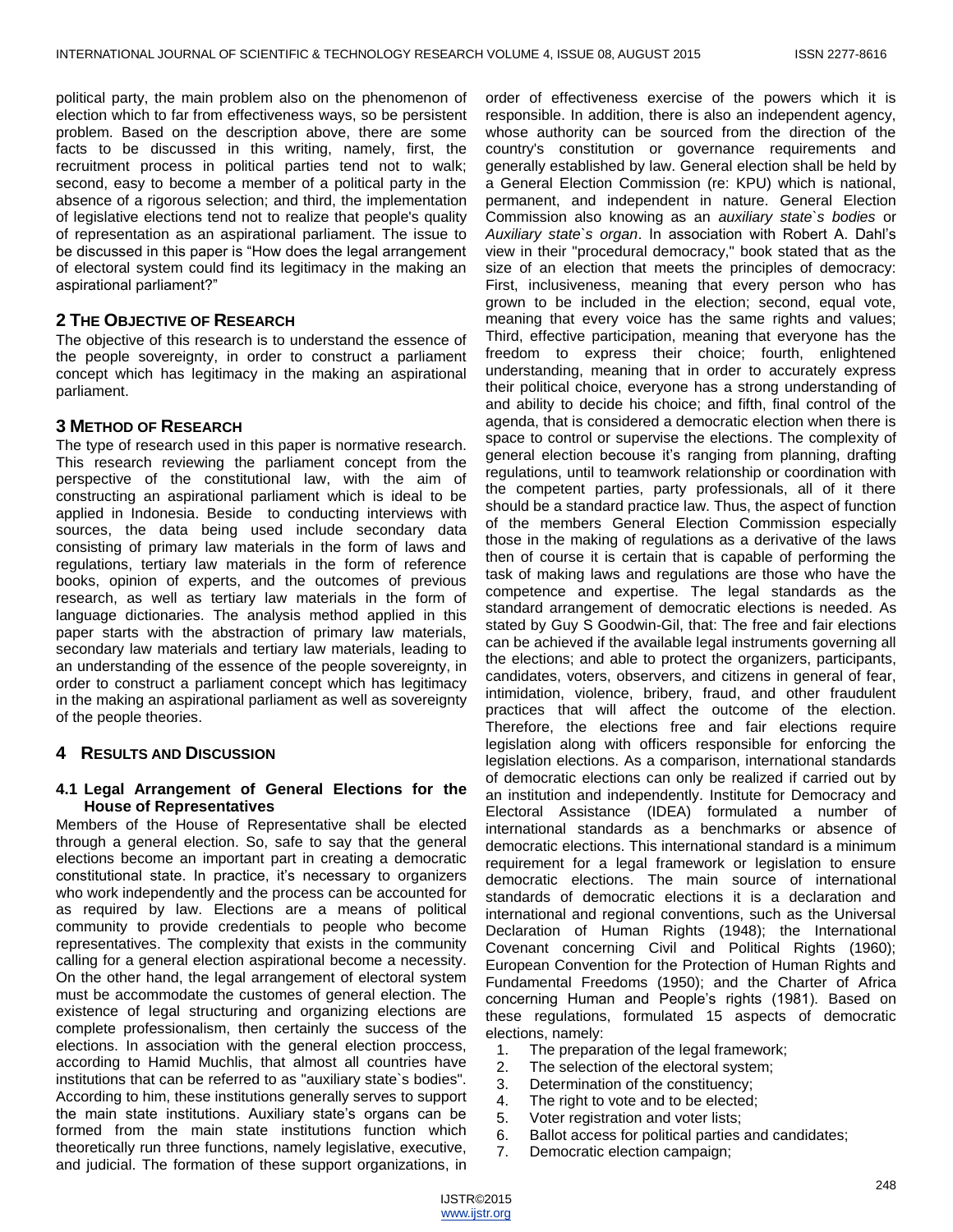- 8. Access to media and freedom of expression;
- 9. Financing and expenditure;
- 10. Voting;
- 11. Counting and recapitulation;
- 12. The role of party representatives and candidates;
- 13. Election monitoring;
- 14. Compliance with the law;
- 15. Enforcement of election laws; and
- 16. Election management institution.

Particularly in view of the election management institution, an international standard of democratic elections confirms the need for legal guarantees that the agency can work independently. The independence of electoral administration is an important issue, because the organizers of the election machinery to make and implement decisions that may affect the election results. Based on the above, however, the organization of the general elections work within a time frame sufficient (efficient), have a qualified resource, and there are adequate funds. General election law should regulate the size, composition, and working lives member election management bodies. Also regulate the relationship between the central election management bodies and institutions of lower level election, and the relationship between all electoral institutions by the executive. The law should make provision for a mechanism to process, decide, and handle complaints in the general election in a timely manner (**Table 1**).

*Table 1. International legal standards of the general elections regarding people's participation.*

| No. | <b>Legal Source</b>                                                                             | <b>Material of General Election</b>                                                                                                                                                                     |
|-----|-------------------------------------------------------------------------------------------------|---------------------------------------------------------------------------------------------------------------------------------------------------------------------------------------------------------|
| 1   | Declaration of<br>Human Rights<br>(1948)                                                        | Eligible to participate in the<br>government of his country.                                                                                                                                            |
| 2   | International<br>Convention on the<br><b>Political Rights</b><br>Women (1952)                   | Women have the right to hold<br>a public office                                                                                                                                                         |
| 3   | Convention on the<br>Elimination of all<br>Forms of Discri-<br>mination Against<br>Women (1979) | - To vote in all elections and<br>public referenda and to be<br>eligible to become members<br>of selected institutions in<br>general;<br>- Participate in policy-making<br>at all levels of government. |
| 4   | International<br>Covenant on Civil<br>and Political Rights<br>(1966)                            | the<br>Participate<br>in<br>implementation<br>public<br>οf<br>affairs.                                                                                                                                  |
| 5   | <b>General Assembly</b><br>of United Nations,<br>No. A/RES/46/137<br>December, 17,<br>1991.     | Everyone has the<br>right<br>to<br>participate in the government<br>his country, directly<br>of<br>nor<br>indirectly.                                                                                   |
| 6   | American<br>Declaration of the<br><b>Rights and Duties</b><br>of Man (1948)                     | - Everyone has the right to<br>participate in the<br>government of his country,<br>directly or through<br>representatives;<br>Everyone has the right to<br>take part in elections.                      |
| 7   | American                                                                                        | The rights to hold a<br>public                                                                                                                                                                          |

|   | Convention of      | office.                         |
|---|--------------------|---------------------------------|
|   | Human Rights       |                                 |
|   | (1969)             |                                 |
|   | The Banjul Charter | Everyone has the<br>right<br>to |
| 8 | and human and      | participate freely<br>in<br>the |
|   | Peoples Rights     | country.                        |
|   | (1981)             |                                 |
| 9 | Declaration on     | Everyone has the right<br>to    |
|   | Criteria for Free  | participate in the government   |
|   | and Fair Elections | of their country                |
|   | (1994)             |                                 |

**Source:** International IDEA and ODIHR Osce, 2001.

Some of international legal standard above, as an important part of the groundwork for the general elections in several countries. Obviously, by making receptions or adjustments to the national legislation. According to author, these international legal standard can be summarized as follows:

*First*, the independence of the electoral administration is an important issue, because of the general elections make and implements decisions that can affect the outcome of elections. Therefore, the institution must work within a time frame sufficient; have a qualified resources, and sufficient available funds.

*Second***,** the electoral system of law should regulate the size, composition, and working life member of General Election Commission. Also regulate the relationship between the central election management bodies and institutions of lower level election, and the relationship between all electoral institutions by the executive. The law should make provision for a mechanism to process, decide, and handle complaints in a timely election.

## **4.2 Parliament's Supervisory System**

The term "supervision" has different meanings, but generally spoken we can distinguish between a broad and a narrow notion. According to Indonesian official dictionary, the term "supervision" is derived from the word "alert" (re: awas) which means "pay attention very well". Therefore, in a two-party supervision of the most important is the controlling party is given the authority both inside and outside an organization (supervised) to pay attention to those who supervised and provide guidance accordingly. While the party is the party supervised nothing to do with that oversees, the relationship between the supervisor and the supervised is both institutional relationships or relationships because of competence. Actually, controlling party and institutional relationships and have more competence than the supervised. Therefore, the controlling party will be able to know and understand more of the supervised. Instead, would not run an effective supervision, if the supervisor is not (competence) knowing or understanding of the parties and supervised, especially in terms of understanding the performance of the supervised. Supervisory is not only about coming from the outside or from within an organization, which oversees the provisions that will better understand and know to which monitored on the basis of a goal that has been set. Thus, those who are supervised will always carry out a job as determined on the basis of a provision. Provisions intended is in the form of laws or regulations will both understand each other main tasks, and functions (duties). Therefore, in a job can be planned, implemented, in achieving a goal because supervision is not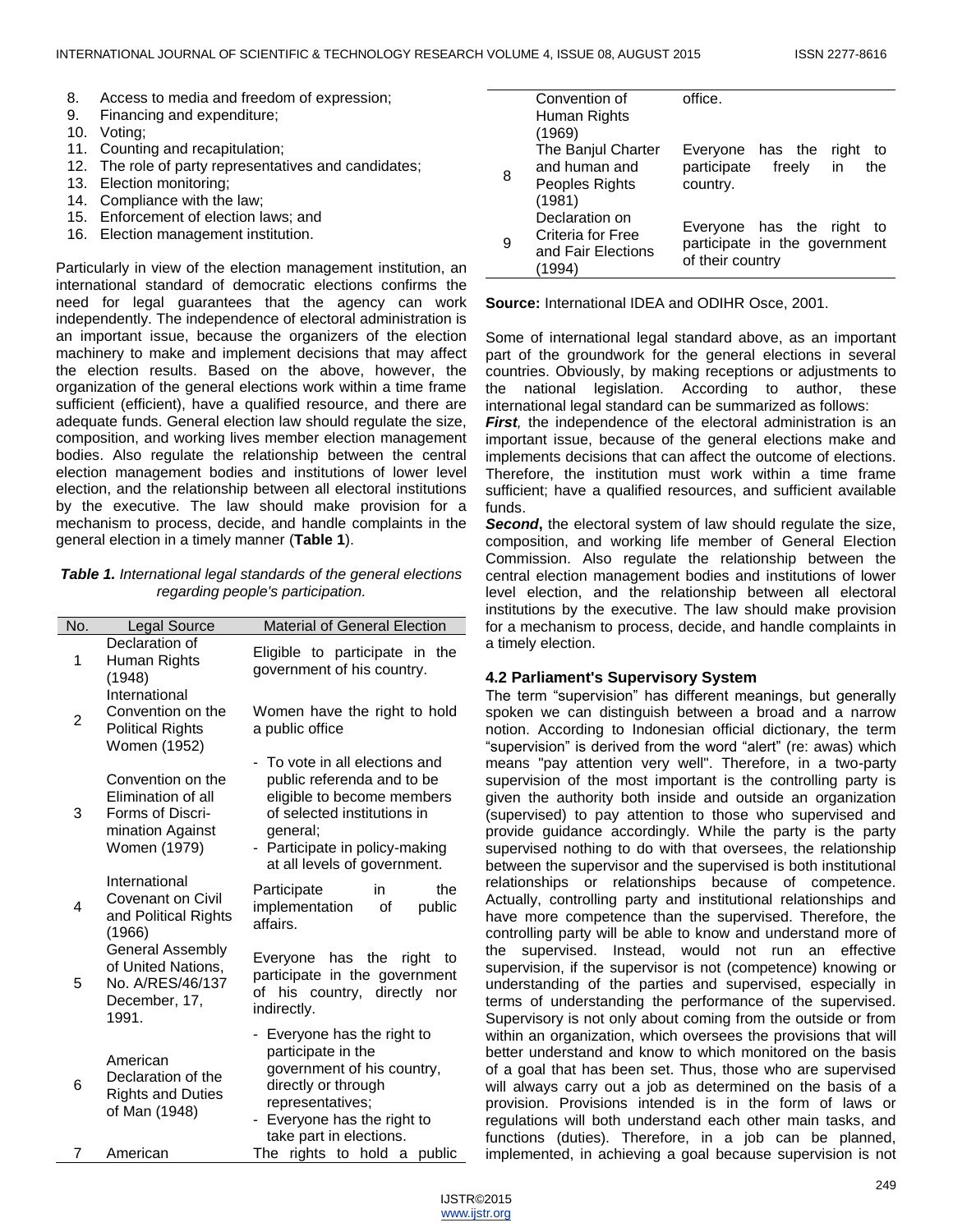only done on an error in the implementation, but more than that since the plan will be to achieve a goal will always be supervised. The supervision will be very important to be done especially with regard to the interest of the people in this case is the public. That, the people in the mandates to someone or many people, the community no longer have to be a part that can control the attitude of the mandated. So, if the representatives of the community doesn"t have the competence and moral, of course, it"s certain that the representative isn"t aspirational. Because in the process of carrying out the mandate in the community are not able to realize the rights of the public interest and will be able to carry out the provisions of the constitution. It's means, in realizing the mandate (aspiration) in accordance society it is necessary to control (law) according to the rules, supervision in accordance with the procedures of work (politics) and supervision in accordance with the will of the people's desire (social). As the concept of supervision by R. Terri that the term surveillance is to determine what is accomplished, evaluate it, an apply cprrective meansure, if needed to usure result in keeping with the plan. Terry"s opinion above, more or less in line with what was presented by MJ Manulang who sees surveillance as a process establishes what work has been carried out, assess and correct it if necessary with the intention that the implementation of the work in accordance with the original plan. Then it can be interpreted that "determine what has been achieved" means any legal oversight that prohibition and orders to carry out a process in achieving the objectives as directed. "Evaluate and implement corrective action" means that in the process then there are provisions that must be followed. Meanwhile, "to make sure the results according to plan" means that the result is to be achieved in accordance with the wishes of the people. If both views above are taken as the basic concept in control, then there is a relationship between managerial control and supervision of law. operation of law as a tool or container in the conduct of the parties given control authority for the benefit of society. That the law as a means of social control, the law is not to be interpreted as a law, but the law is for a man, or a law for the benefit of mankind. Meanwhile, in the sense of managerial oversight is a value ranging from monitoring the implementation process until the results achieved in accordance with the planning (early). In relation to the controlling function, according to the author that the control is the process of overseeing all actions against a planning program that has been determined either purpose or usefulness. It can be concluded that the restriction of a supervision are as follows:

- a) The presence of the supervisor and supervised;
- b) A work in conformity with the purpose and usefulness (aspirational);
- c) In accordance with the standards specified value (legal aspect);
- d) Supervision based on a rule that is clear;
- e) Follow the development and evaluation of political ways.

Based on the cases study and observation of the reality above, at least there are three things that author should be **Noted:** *First***,** as a concept, there is no one either a concept or theory which states that the derivative of the sovereignty of the people is a political party or political representative; *Second*, as a political approach, political purpose is for the benefit of the general public, and in that case if the political parties (in particular) want to recall, while the people (in general) still want it as a folk mandataria holder, then usually subject to mandatorily giver (people) not a political party; *Third*, based on legal side, the weakness of the law enforcement is the absence of legal protection in providing protection to members the House of Representatives as the mandatory people (constituents), as a result of political parties as "master" of the members. So, it can affect the performance of the parliament because will follow the will of the political parties, rather than the public desires.

### **4 CONCLUSION**

The outcomes of the research indicate that the legal arrangements regarding of recruitment for the members of parliament in Indonesia election system has not aspirational ways. This is caused by the mechanism of recruitment itself which has not explicitly accommodating the people participation. As well as the supervisory system of the members of Parliament who do not explicitly. Therefore, good supervision political aspects (performance), the supervision of the social aspects (ethics), and monitoring the legal aspects have not been adequately regulated. Therefore, the legal arrangements of electoral system should regulate clearly related quality standards of competence, professional quality, and accountability side in the making an aspirational parliament

### **REFERENCES**

- [1] Andi Pangerang. 1999. Prinsip Permusyawaratan Rakyat Berdasarkan Pasal 18 Undang Undang Dasar 1945 dan Implementasinya Dalam Sistem Pemerintahan di Daerah. (Dissertation). Unpublished. Graduate School of Padjajaran University. Bandung
- [2] Budiman. 2013. Proses Rekrutmen Politik. Available on: [http://nasional.kompas.com/read/2013/09/05/1018475](http://nasional.kompas.com/read/2013/09/05/1018475/Proses.%20Rekrutmen.%20Politik.%20Neneknya.Korupsi) /Proses. Rekrutmen. Politik. [Neneknya.Korupsi](http://nasional.kompas.com/read/2013/09/05/1018475/Proses.%20Rekrutmen.%20Politik.%20Neneknya.Korupsi) Accessed, 26 November 2013.
- [3] Bulls Tryckeri. Source available on: [http://www.idea.int/publications/pub](http://www.idea.int/publications/pub%20electoral_main.html) [electoral\\_main.html](http://www.idea.int/publications/pub%20electoral_main.html) Accessed 17 August 2014.
- [4] Didi Suprianto. 2007. Menjaga Independensi Penyelenggara Pemilu. Perludem. Jakarta.
- [5] Ebta Setiawan, Kamus Besar Bahasa Indonesia (KBBI) Online developed by EBTA Setiawan © 2012- 2014 Version 1.3. Development and coaching body language, Kemendikbud Language Center. Source: [http://ebsoft.web.id](http://ebsoft.web.id/)
- [6] Institute for Democracy and Electoral Assistance. 2002. Standar-Standar Internasional Pemilihan Umum: Pedoman Peninjauan Kembali Kerangka Hukum Pemilu. IDEA. Jakarta.
- [7] Jimly Asshiddiqie, 1993. Gagasan Kedaulatan Rakyat dalam Konstitusi dan Pelaksanaannya di Indonesia: Pergeseran Keseimbangan antara Individualisme dan Kolektivisme Dalam Kebijakan Demokrasi Politik dan Demokrasi Ekonomi Selama Tiga Masa Demokrasi.